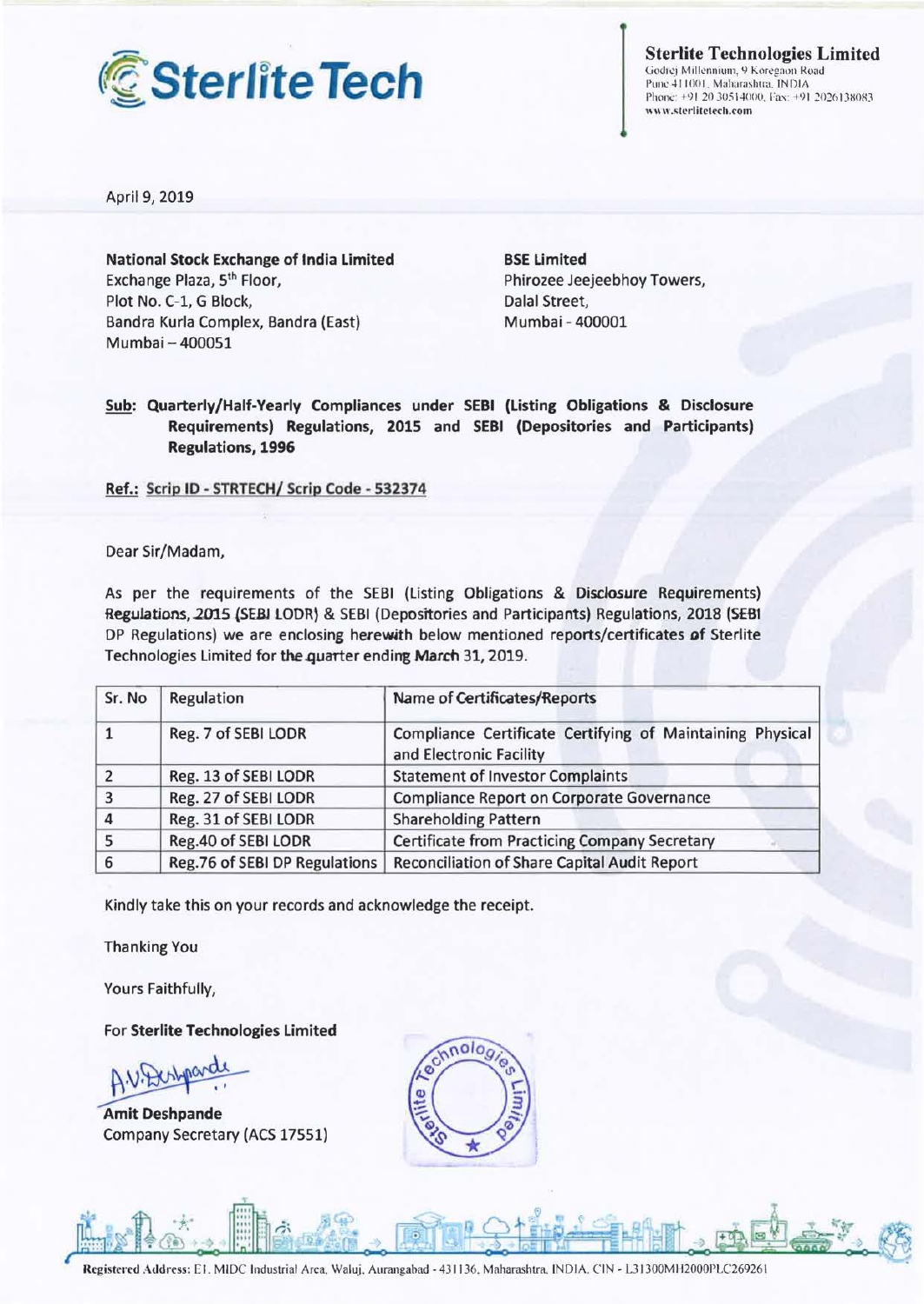**S ANAND SS RAO M.Com., LLB., F.C.S** 

**COMPANY SECRETARY IN PRACTICE** 

## Flat No.511, Kanchanjunga Aditya Enclave, Ameerpet, **Hyderabad** - **500038.**

| Mobile  | 8. | 092461 53677         |
|---------|----|----------------------|
| Tele    | ÷. | 040 23738398         |
| Fax     |    | 040 23738398         |
| E-mail  |    | anandssrao@gmail.com |
| Website |    | : www.anandssrao.com |
|         |    |                      |

## **RECONCILIATION OF SHARE CAPITAL AUDIT REPORT FOR THE QUARTER ENDED 31 03 2019.**

- 1. **Report for quarter ended**
- 2. **ISIN**
- 3. **Face Value**
- 4. **Name of the Company**
- 5. **Registered Office Address**
- 6. Correspondence Address
- 7. **Telephone and Fax Nos.**
- 8 **Email Address**
- 9. **Name of the Stock Exchange where the company's Securities are listed:**

| 31 03 2019                        |
|-----------------------------------|
| INE089C01029                      |
| Rs.2/- each                       |
| <b>M/s. STERLITE</b>              |
| <b>TECHNOLOGIES LIMITED</b>       |
| E 1, MIDC Industrial Area,        |
| Waluj, Aurangabad, Maharashtra    |
| 431136 INDIA                      |
| 4th Floor, Godrej Millennium, 9,  |
| Koregaon Road, Pune - 411001,     |
| Maharashtra, INDIA                |
| Ph. No: 020 30514000              |
| Fax No.020-30514113               |
| amit.deshpande@sterlite.com       |
| 1. BSE Limited, Mumbai            |
| 2. The National Stock Exchange of |
| India Ltd.                        |

| Number of Shares | % of Total Issued |
|------------------|-------------------|
|                  | Capital           |
| 402541723        | 100.00            |
| 402541723        | 100.00            |
| 33225740         | 8.25              |
| 365951884        | 90.91             |
| 3364099          | 0.84              |
| 402541723        | 100.00            |

- 10. **Issued Capital Equity**
- 11 . **Listed Capital (Exchange Wise) All SEs:(as per company records)**
- 12. **Held in dematerialised form in CDSL**
- 13. **Held in dematerialised form in NSDL**
- 14. **Physical**
- 15. **Total No. of Shares (12+13+14)**
- 16. **Reasons for differences if any**  $\vert$  NA ,between (10&11), (10&15), (11&15)

| anys |
|------|
|      |

 $\circ$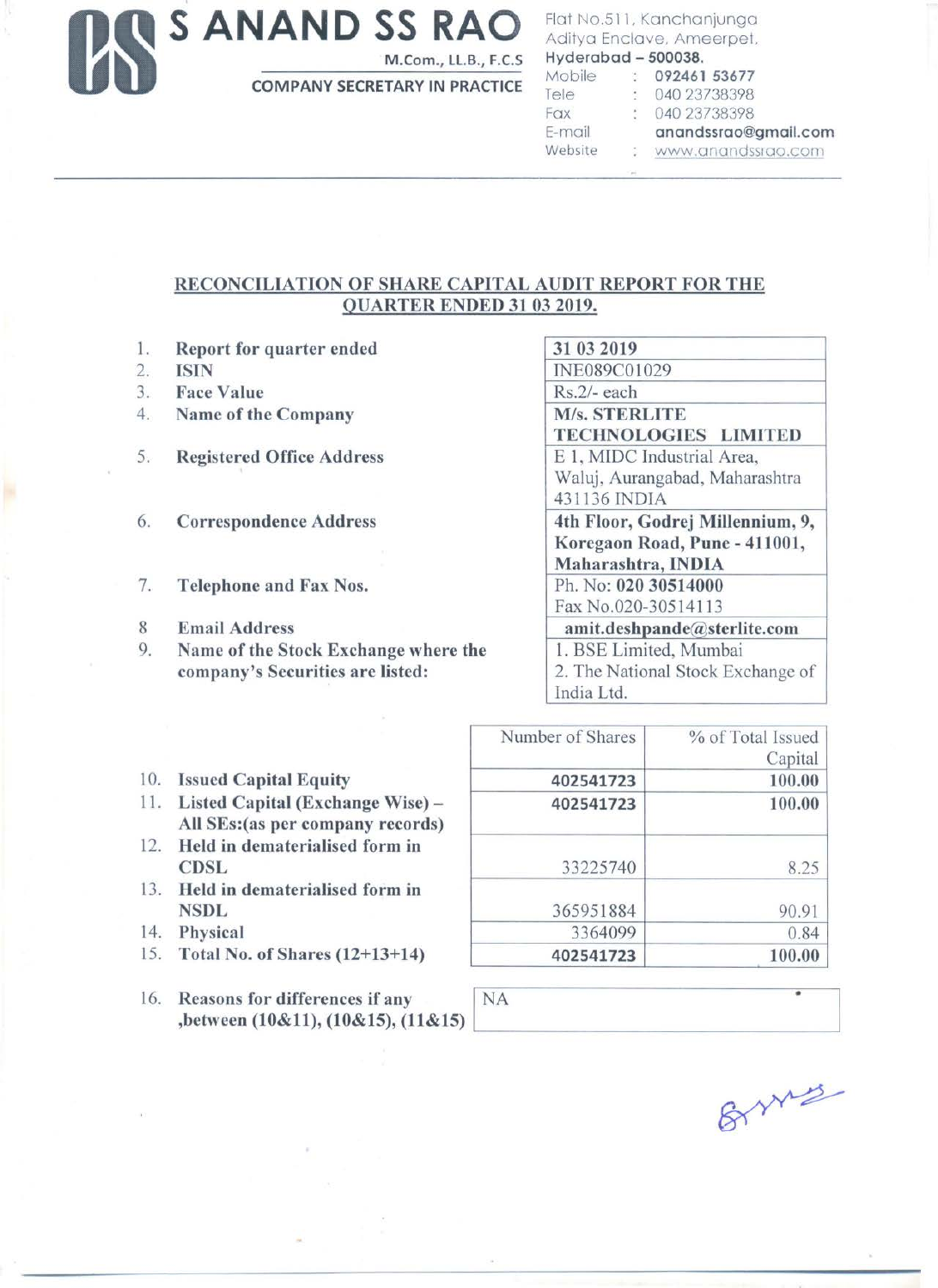17. Certifying the details of changes in share capital during the quarter under consideration as per Table below:

| Particulars                                                               | No. of<br><b>Shares</b> | Applied<br>/ Not<br>Applied<br>for<br>listing | Listed on Stock<br>Exchange (Specify)<br>name)                                                                     | Wheth<br>er<br>intima<br>ted to<br><b>CDSL</b> | Whethe<br>r<br>intimat<br>ed to<br><b>NSDL</b> | In-principle<br>approval<br>Pending for<br>Stock<br>Exchange(s)<br>) (Specify<br>Names) |
|---------------------------------------------------------------------------|-------------------------|-----------------------------------------------|--------------------------------------------------------------------------------------------------------------------|------------------------------------------------|------------------------------------------------|-----------------------------------------------------------------------------------------|
| <b>ESOP</b> allotment<br>was made on<br>18 <sup>th</sup> January<br>2019  | 86163                   | Applied<br>and<br>Listed                      | Listed on BSE<br>wef $25th$ January<br>2019<br>&<br>Listed on NSE<br>wef 25 <sup>th</sup> January<br>2019          | Yes                                            | Yes                                            | NA                                                                                      |
| <b>ESOP</b> allotment<br>was made on<br>28 <sup>th</sup> February<br>2019 | 38434                   | Applied<br>and<br>Listed                      | Listed on BSE<br>wef 13 <sup>th</sup> March<br>2019<br>$\&$<br>Listed on NSE<br>wef 13 <sup>th</sup> March<br>2019 | Yes                                            | Yes                                            | <b>NA</b>                                                                               |
| <b>TOTAL</b>                                                              | 124597                  |                                               |                                                                                                                    |                                                |                                                |                                                                                         |

18 Register of Members is updated (Yes /No) YES

If not, updated upto which date

19. Reference of previous quarter with regard to excess dematerialized shares, if any NIL-

20. Has the Company resolved the matter mentioned in Point No.19 above, in the current quarter? If not reason why? -NA-

21. Mention the total no. of requests, if any, confirmed after 21 days and the total no. of requests pending beyond 21 days with the reasons for delay.

| Total No. of demat requests      | No. of<br>requests | No. of<br>shares | Reasons for delay |
|----------------------------------|--------------------|------------------|-------------------|
| Confirmed after 21 days          | $-NIL-$            | $-NIL-$          | $-NIL-$           |
| Pending for more than 21<br>days | $-NIL-$            | $-NIL-$          | $-NIL-$           |

8rany